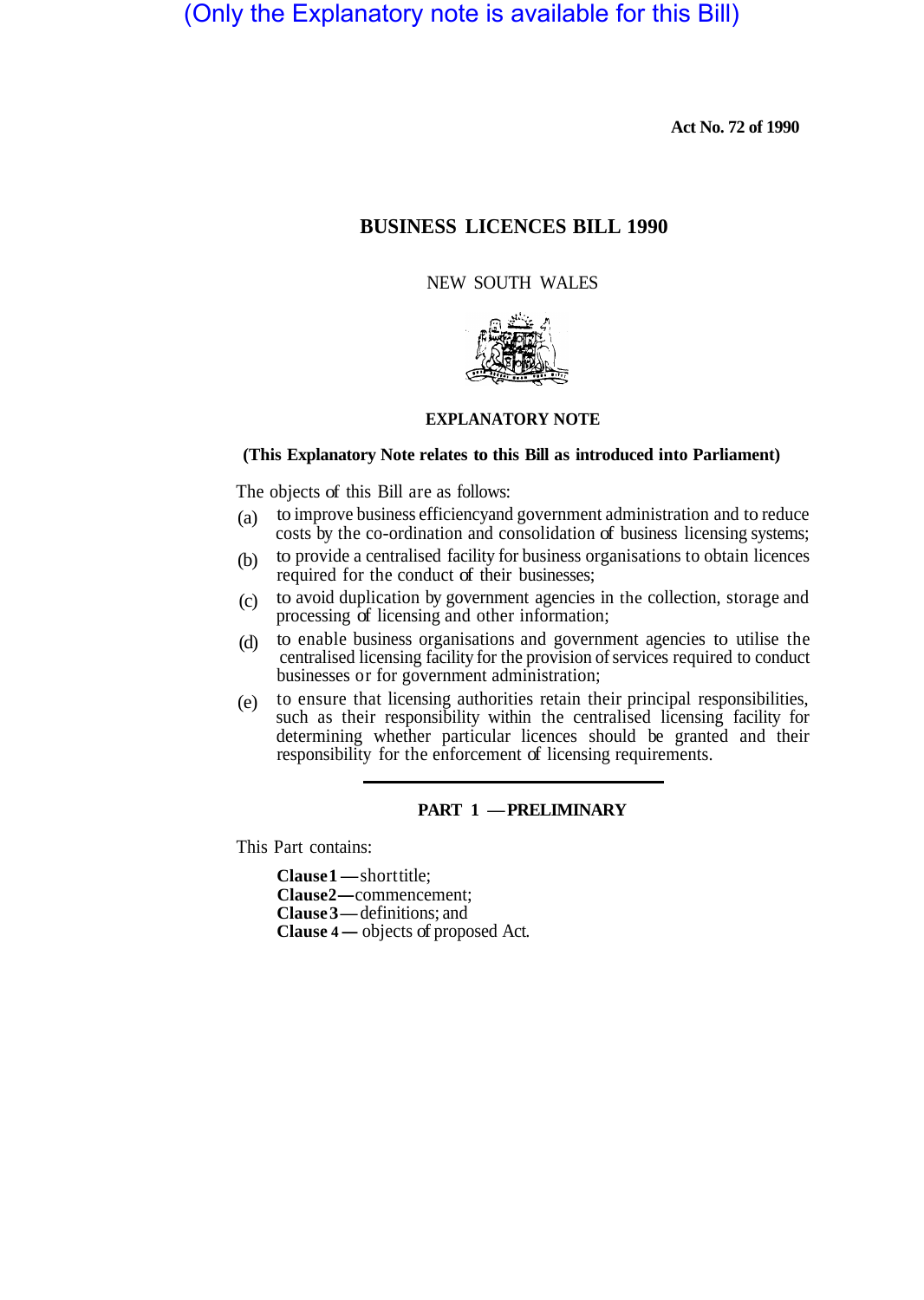## **PART 2 - BUSINESS LICENCES TO WHICH ACT APPLIES**

**Clause 5** provides that the proposed Act applies to the licences specified in Schedule 1.

**Clause 6** requires those licences to be granted and renewed as component licences of a master licence under the proposed Act.

## **PART 3 - NATURE AND EFFECT OF MASTER AND COMPONENT**

**Clause 7** defines a master licence as a licence under the proposed Act which comprises 1 or more component licences.

**Clause 8** provides that a component licence is taken to be a licence under the relevant licensing Act.

**Clause 9** provides that the Director of Business Licences ("the Director") acts on behalf of the relevant licensing authority when granting or exercising other functions relating to a component licence.

## **PART 4 - GRANT ETC. OF LICENCES**

## **Division 1 — Provisions relating to applications**

**Clause 10** requires applications for the grant of component licences in a master licence to be made to the Director.

**Clause 11** enables applications to be made to the Director for the grant of additional component licences or the renewal, transfer or amendment of component licences.

**Clause 12** deals with the form and lodgment of applications.

**Clause 13** deals with the particulars and documents that are required to accompany an application.

**Clause 14** requires applications to be dealt with in accordance with the relevant licensing Act.

**Clause 15** provides that applications are to be dealt with by the Director. However, the Director may only grant or refuse an application if authorised to do so by the licensing authorities concerned, either generally or in the particular case.

**Clause 16** provides for the automatic renewal of component licences of fixed duration on payment of any relevant licence fee and the provision of any requisite information. An application for renewal is necessary in any case required by the relevant licensing authority.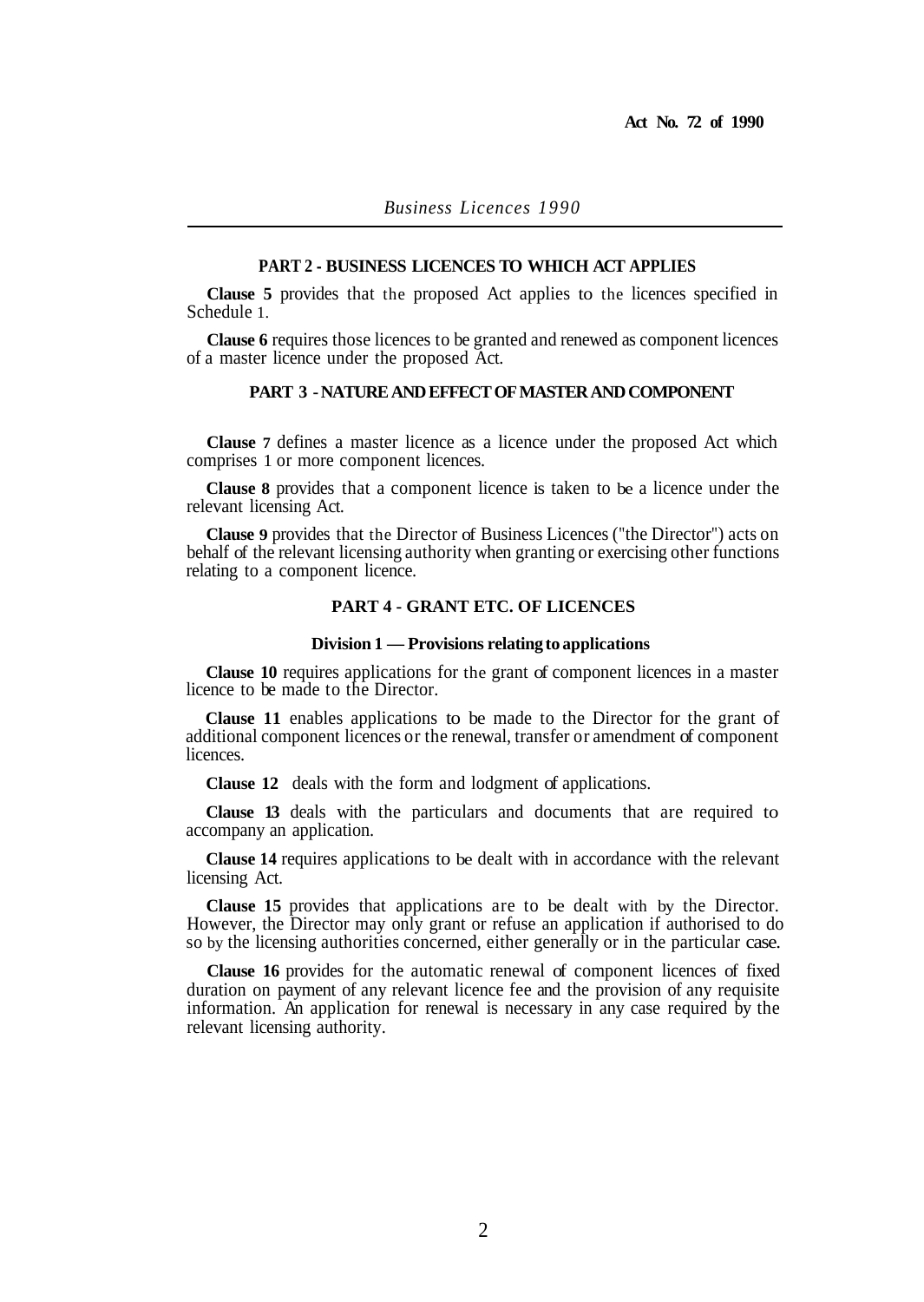## **Division 2 — Provisions relating to fees for licences**

**Clause 17** specifies the types of fees payable under the proposed Act, namely

- (a) application fees; and
- (b) licence fees for the grant or renewal of component licences; and
- (c) periodic licence fees to maintain component licences of indefinite duration in force; and
- (d) special fees for particular services.

**Clause 18** authorises the Minister to fix, by order published in the Gazette, the matters for which fees are payable, the amount of those fees and other associated matters. However, any such order is to be in accordance with the requirements of the relevant licensing authorities and may be disallowed by either House of Parliament.

**Clause 19** requires the relevant application fee to accompany an application.

**Clause 20** requires the relevant licence fee to be paid for the grant or renewal of a licence.

**Clause 21** requires the relevant periodic licence fee to be paid and information supplied (in the case of a component licence of indefinite duration) in order to maintain the licence in force.

**Clause 22** provides for the adjustment of fees on the amendment of a licence.

**Clause 23** requires the payment of fees for certain special matters.

**Clause 24** provides that fees (other than special fees) collected by the Director are to be forwarded to the relevant licensing authorities.

**Clause 25** provides that the proposed Act does not apply to licence fees for petroleum or tobacco business franchise licences (those fees are to continue to be assessed and collected under the licensing Act).

#### **Division 3 — Provisions relating to licences**

**Clause 26** deals with the form of master licences.

**Clause 27** provides that a person may hold more than 1 master licence but enables the Director to ensure, in appropriate cases, that only 1 master licence is held.

**Clause 28** preserves the power conferred under a licensing Act for the imposition of conditions on component licences and authorises the Director to impose conditions relating to the centralised licensing facility.

**Clause 29** relates to the period during which a licence remains in force.

**Clause 38** ensures that component licences expire on a common day of a year or require the payment of periodic licence fees on a common day.

**Clause 31** enables the issue of master licences jointly to 2 or more persons.

**Clause 32** preserves any power conferred under a licensing Act for the cancellation or suspension of component licences.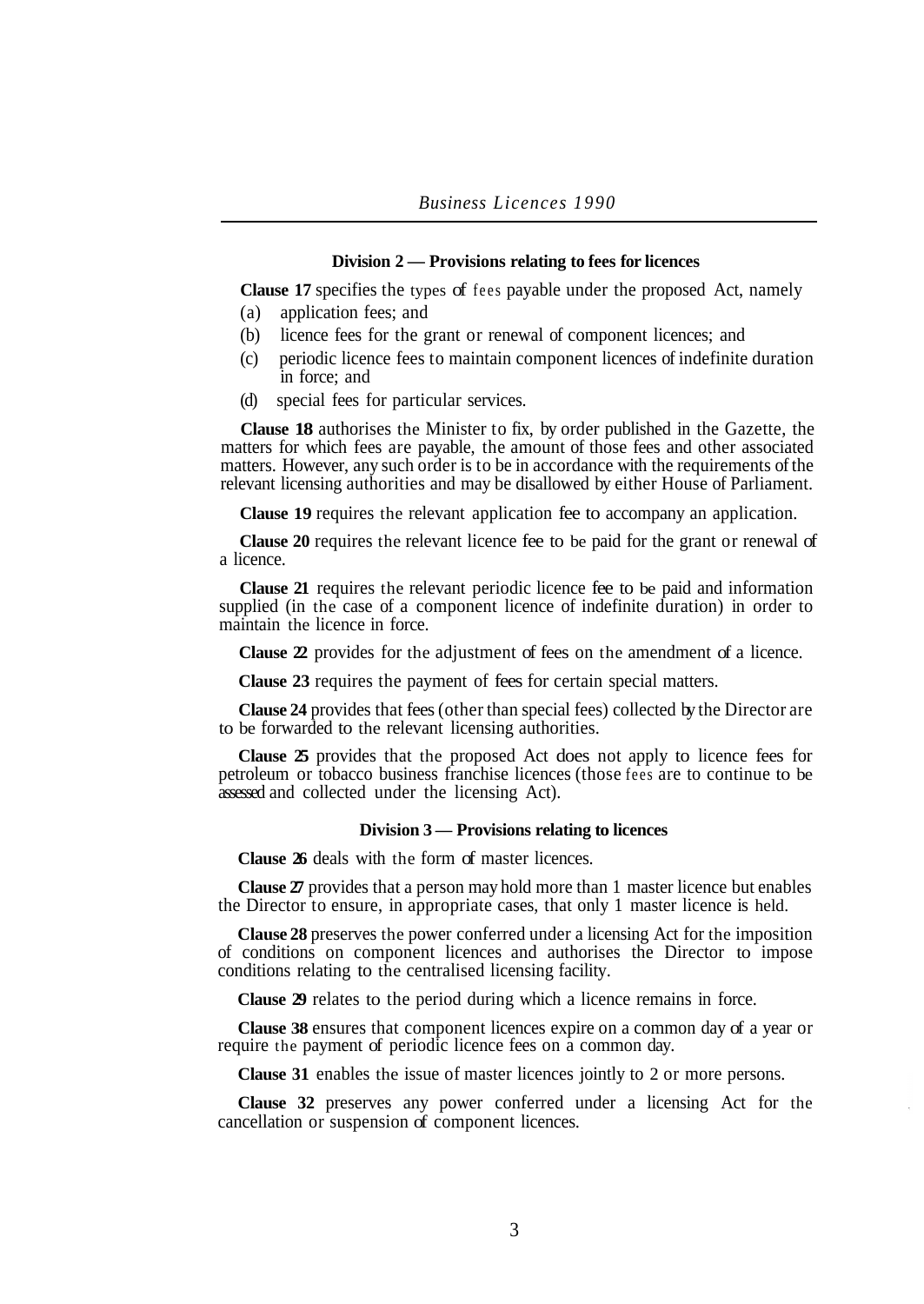**Clause 33** enables master licences to be surrendered by notice to the Director.

**Clause 34** requires master licences to be returned to the Director if they are cancelled, suspended or expire or are to be replaced.

**Clause 35** requires the holders of master licences to furnish information to the Director about changes in the particulars of the licences.

**Clause 36** provides for the issue of duplicate master licences.

**Clause 37** provides for the issue of documents evidencing a component licence for the purpose of its exhibition, carriage or production by the holder of the licence.

**Clause 38** empowers a licensing authority to inspect the records held by the Director in relation to licences administered by the authority.

**Clause 39** makes it an offence to make false or misleading statements in or in connection with applications for licences.

#### **PART 5 — DIRECTOR OF BUSINESS LICENCES**

**Clause 40** provides that the Managing Director of Business and Consumer Affairs is to be the Director of Business Licences and is to be subject to Ministerial control.

**Clause 41** enables the Director to delegate his or her functions.

**Clause 42** enables the Director to use the staff or facilities of other government agencies.

**Clause 43** provides for arrangements between the Director and licensing authorities concerning the administration of business licences. The arrangements may, in particular, deal with the circumstances in which the Director is authorised to grant component licences and with the reimbursement of the Director's costs. In the absence of agreement as to reimbursement, the Director is authorised to determine the costs to be paid by licensing authorities.

**Clause 44** enables the Director to utilise the staff and facilities of the Director to provide commercial and other services to government agencies or other persons. The services include the administration of other licensing systems, the collection or storage of data and the use of information (such as mailing lists).

**Clause 45** enables the Director to contract for the supply of services required to exercise his or her functions.

## **PART 6 — MISCELLANEOUS**

**Clause 46** makes it an offence for the Director or others engaged in the administration of the proposed Act to unlawfully disclose information obtained under the proposed Act.

**Clause 47** authorises the exchange of information between the Director and licensing authorities in appropriate Circumstances.